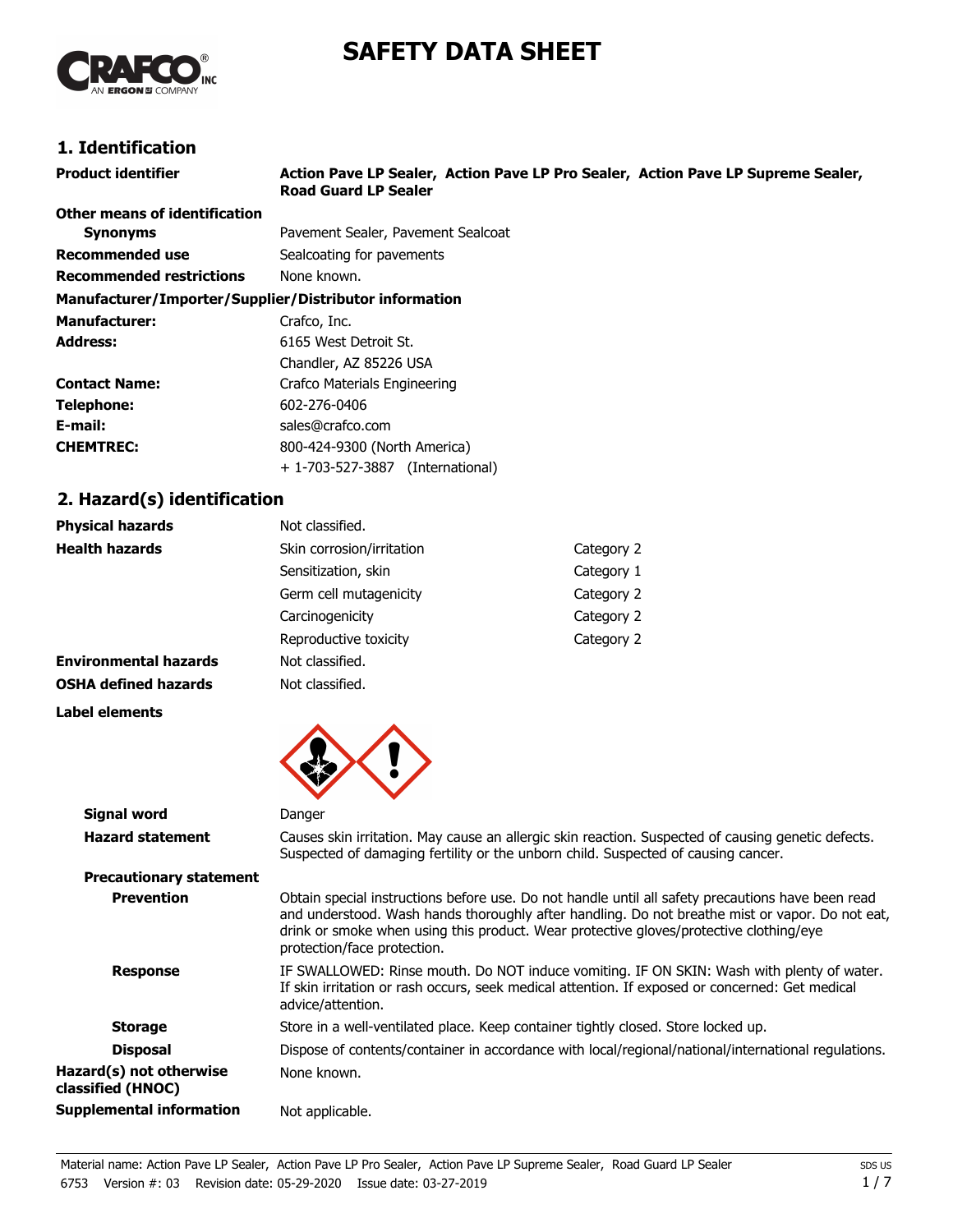# **3. Composition/information on ingredients**

#### **Mixtures**

| <b>Chemical name</b>                                                         | <b>Common name and synonyms</b>                                                                                                                                            | <b>CAS number</b> | $\frac{0}{0}$ |
|------------------------------------------------------------------------------|----------------------------------------------------------------------------------------------------------------------------------------------------------------------------|-------------------|---------------|
| RESIDUES (PETROLEUM),<br>STEAM-CRACKED                                       |                                                                                                                                                                            | 64742-90-1        | $25 - 35$     |
| <b>KAOLIN</b>                                                                |                                                                                                                                                                            | 1332-58-7         | $15 - 25$     |
| <b>QUARTZ</b>                                                                |                                                                                                                                                                            | 14808-60-7        | < 2           |
| <b>Composition comments</b>                                                  | All concentrations are in percent by weight unless ingredient is a gas. Gas concentrations are in<br>percent by volume. Balance is non-hazardous.                          |                   |               |
| 4. First-aid measures                                                        |                                                                                                                                                                            |                   |               |
| <b>Inhalation</b>                                                            | Move to fresh air. Call a physician if symptoms develop or persist.                                                                                                        |                   |               |
| <b>Skin contact</b>                                                          | Wash off with soap and water. Get medical attention if irritation develops and persists.                                                                                   |                   |               |
| Eye contact                                                                  | Rinse with water. Get medical attention if irritation develops and persists.                                                                                               |                   |               |
| <b>Ingestion</b>                                                             | Rinse mouth. Get medical attention if symptoms occur.                                                                                                                      |                   |               |
| Most important<br>symptoms/effects, acute and<br>delayed                     | Direct contact with eyes may cause temporary irritation.                                                                                                                   |                   |               |
| Indication of immediate<br>medical attention and special<br>treatment needed | Provide general supportive measures and treat symptomatically. Keep victim under observation.<br>Symptoms may be delayed.                                                  |                   |               |
| <b>General information</b>                                                   | IF exposed or concerned: Get medical advice/attention. Ensure that medical personnel are aware of<br>the material(s) involved, and take precautions to protect themselves. |                   |               |
| 5. Fire-fighting measures                                                    |                                                                                                                                                                            |                   |               |

| Suitable extinguishing media                                        | Water fog. Foam. Dry chemical powder. Carbon dioxide (CO2).                                                                               |
|---------------------------------------------------------------------|-------------------------------------------------------------------------------------------------------------------------------------------|
| Unsuitable extinguishing<br>media                                   | Do not use water jet as an extinguisher, as this will spread the fire.                                                                    |
| <b>Specific hazards arising from</b><br>the chemical                | During fire, gases hazardous to health may be formed.                                                                                     |
| Special protective equipment<br>and precautions for<br>firefighters | Self-contained breathing apparatus and full protective clothing must be worn in case of fire.                                             |
| <b>Fire fighting</b><br>equipment/instructions                      | Move containers from fire area if you can do so without risk.                                                                             |
| <b>Specific methods</b><br><b>General fire hazards</b>              | Use standard firefighting procedures and consider the hazards of other involved materials.<br>No unusual fire or explosion hazards noted. |

### **6. Accidental release measures**

| <b>Personal precautions,</b><br>protective equipment and<br>emergency procedures | Keep unnecessary personnel away. Keep people away from and upwind of spill/leak. Keep out of<br>low areas. Wear appropriate personal protective equipment. Do not touch damaged containers or<br>spilled material unless wearing appropriate protective clothing. Ensure adequate ventilation. Local<br>authorities should be advised if significant spillages cannot be contained. For personal protection,<br>see section 8 of the SDS. |
|----------------------------------------------------------------------------------|-------------------------------------------------------------------------------------------------------------------------------------------------------------------------------------------------------------------------------------------------------------------------------------------------------------------------------------------------------------------------------------------------------------------------------------------|
| <b>Methods and materials for</b><br>containment and cleaning up                  | Large Spills: Stop the flow of material, if this is without risk. Dike the spilled material, where this is<br>possible. Cover with plastic sheet to prevent spreading. Absorb in vermiculite, dry sand or earth and<br>place into containers. Prevent entry into waterways, sewer, basements or confined areas.                                                                                                                           |
|                                                                                  | Small Spills: Wipe up with absorbent material (e.g. cloth, fleece). Clean surface thoroughly to<br>remove residual contamination.                                                                                                                                                                                                                                                                                                         |
|                                                                                  | Never return spills to original containers for re-use.                                                                                                                                                                                                                                                                                                                                                                                    |
| <b>Environmental precautions</b>                                                 | Avoid discharge into drains, water courses or onto the ground.                                                                                                                                                                                                                                                                                                                                                                            |
| 7. Handling and storage                                                          |                                                                                                                                                                                                                                                                                                                                                                                                                                           |
| <b>Precautions for safe handling</b>                                             | Obtain special instructions before use. Do not handle until all safety precautions have been read<br>and understood. Avoid prolonged exposure. Provide adequate ventilation. Wear appropriate                                                                                                                                                                                                                                             |

personal protective equipment. Observe good industrial hygiene practices.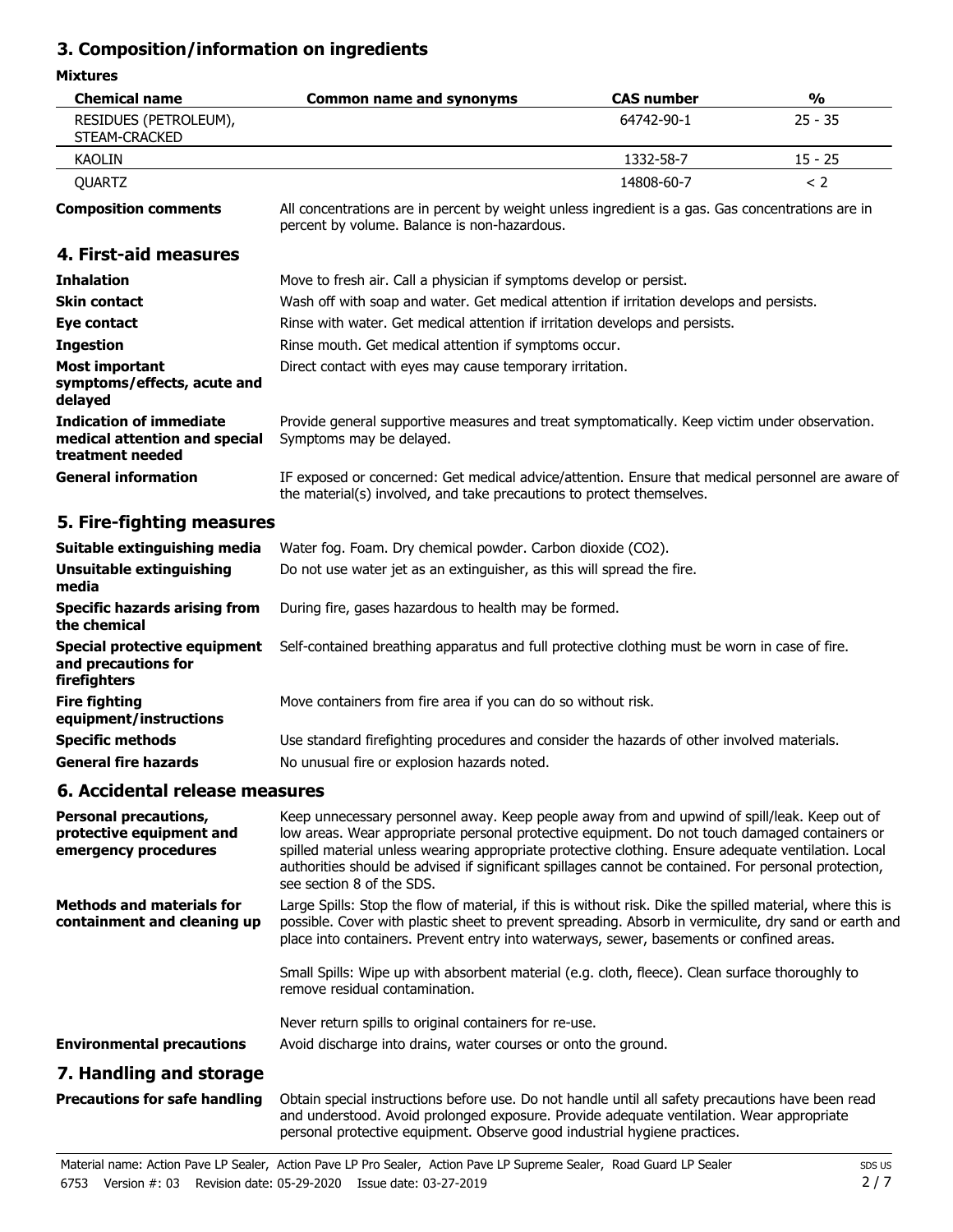## **8. Exposure controls/personal protection**

#### **Occupational exposure limits**

#### **US. OSHA Table Z-1 Limits for Air Contaminants (29 CFR 1910.1000)**

| <b>Components</b>                                                       | <b>Type</b>                                                                                                                                                                                                                 | <b>Value</b>  | <b>Form</b>          |
|-------------------------------------------------------------------------|-----------------------------------------------------------------------------------------------------------------------------------------------------------------------------------------------------------------------------|---------------|----------------------|
| KAOLIN (CAS 1332-58-7)                                                  | PEL                                                                                                                                                                                                                         | $5$ mg/m $3$  | Respirable fraction. |
|                                                                         |                                                                                                                                                                                                                             | 15 mg/m $3$   | Total dust.          |
| QUARTZ (CAS 14808-60-7)                                                 | PEL                                                                                                                                                                                                                         | $0.05$ mg/m3  | Respirable dust.     |
| US. OSHA Table Z-3 (29 CFR 1910.1000)<br><b>Components</b>              | <b>Type</b>                                                                                                                                                                                                                 | <b>Value</b>  | Form                 |
|                                                                         |                                                                                                                                                                                                                             |               |                      |
| KAOLIN (CAS 1332-58-7)                                                  | <b>TWA</b>                                                                                                                                                                                                                  | 5 mg/m $3$    | Respirable fraction. |
|                                                                         |                                                                                                                                                                                                                             | 15 mg/m $3$   | Total dust.          |
|                                                                         |                                                                                                                                                                                                                             | 50 mppcf      | Total dust.          |
|                                                                         |                                                                                                                                                                                                                             | 15 mppcf      | Respirable fraction. |
| QUARTZ (CAS 14808-60-7)                                                 | <b>TWA</b>                                                                                                                                                                                                                  | $0.1$ mg/m3   | Respirable.          |
|                                                                         |                                                                                                                                                                                                                             | 2.4 mppcf     | Respirable.          |
| <b>US. ACGIH Threshold Limit Values</b><br><b>Components</b>            | <b>Type</b>                                                                                                                                                                                                                 | <b>Value</b>  | Form                 |
| KAOLIN (CAS 1332-58-7)                                                  | <b>TWA</b>                                                                                                                                                                                                                  | 2 mg/m $3$    | Respirable fraction. |
| QUARTZ (CAS 14808-60-7)                                                 | <b>TWA</b>                                                                                                                                                                                                                  | $0.025$ mg/m3 | Respirable fraction. |
| <b>US. NIOSH: Pocket Guide to Chemical Hazards</b><br><b>Components</b> | <b>Type</b>                                                                                                                                                                                                                 | <b>Value</b>  | <b>Form</b>          |
| KAOLIN (CAS 1332-58-7)                                                  | <b>TWA</b>                                                                                                                                                                                                                  | 5 mg/m $3$    | Respirable.          |
|                                                                         |                                                                                                                                                                                                                             | $10$ mg/m $3$ | Total                |
| QUARTZ (CAS 14808-60-7)                                                 | <b>TWA</b>                                                                                                                                                                                                                  | $0.05$ mg/m3  | Respirable dust.     |
| <b>Biological limit values</b>                                          | No biological exposure limits noted for the ingredient(s).                                                                                                                                                                  |               |                      |
| <b>Appropriate engineering</b><br>controls                              | Provide adequate ventilation, including appropriate local extraction, to ensure that the defined<br>occupational exposure limit is not exceeded.                                                                            |               |                      |
|                                                                         | Individual protection measures, such as personal protective equipment                                                                                                                                                       |               |                      |
| Eye/face protection                                                     | Wear safety glasses with side shields (or goggles). Use personal protective equipment as required.                                                                                                                          |               |                      |
| <b>Skin protection</b><br><b>Hand protection</b>                        | Chemical resistant gloves are recommended. If contact with forearms is likely wear gauntlet style<br>gloves.                                                                                                                |               |                      |
| <b>Other</b>                                                            | Wear appropriate clothing to prevent any possibility of skin contact.                                                                                                                                                       |               |                      |
| <b>Respiratory protection</b>                                           | When workers are facing concentrations above the exposure limit they must use appropriate<br>certified respirators.                                                                                                         |               |                      |
| <b>Thermal hazards</b>                                                  | Wear appropriate thermal protective clothing, when necessary.                                                                                                                                                               |               |                      |
| <b>General hygiene</b><br>considerations                                | Always observe good personal hygiene measures, such as washing after handling the material and<br>before eating, drinking, and/or smoking. Routinely wash work clothing and protective equipment to<br>remove contaminants. |               |                      |
|                                                                         |                                                                                                                                                                                                                             |               |                      |

#### **9. Physical and chemical properties**

| <b>Appearance</b>     |                |
|-----------------------|----------------|
| <b>Physical state</b> | Liquid.        |
| Form                  | Liguid.        |
| Color                 | Dark brown     |
| Odor                  | Petroleum      |
| Odor threshold        | Not available. |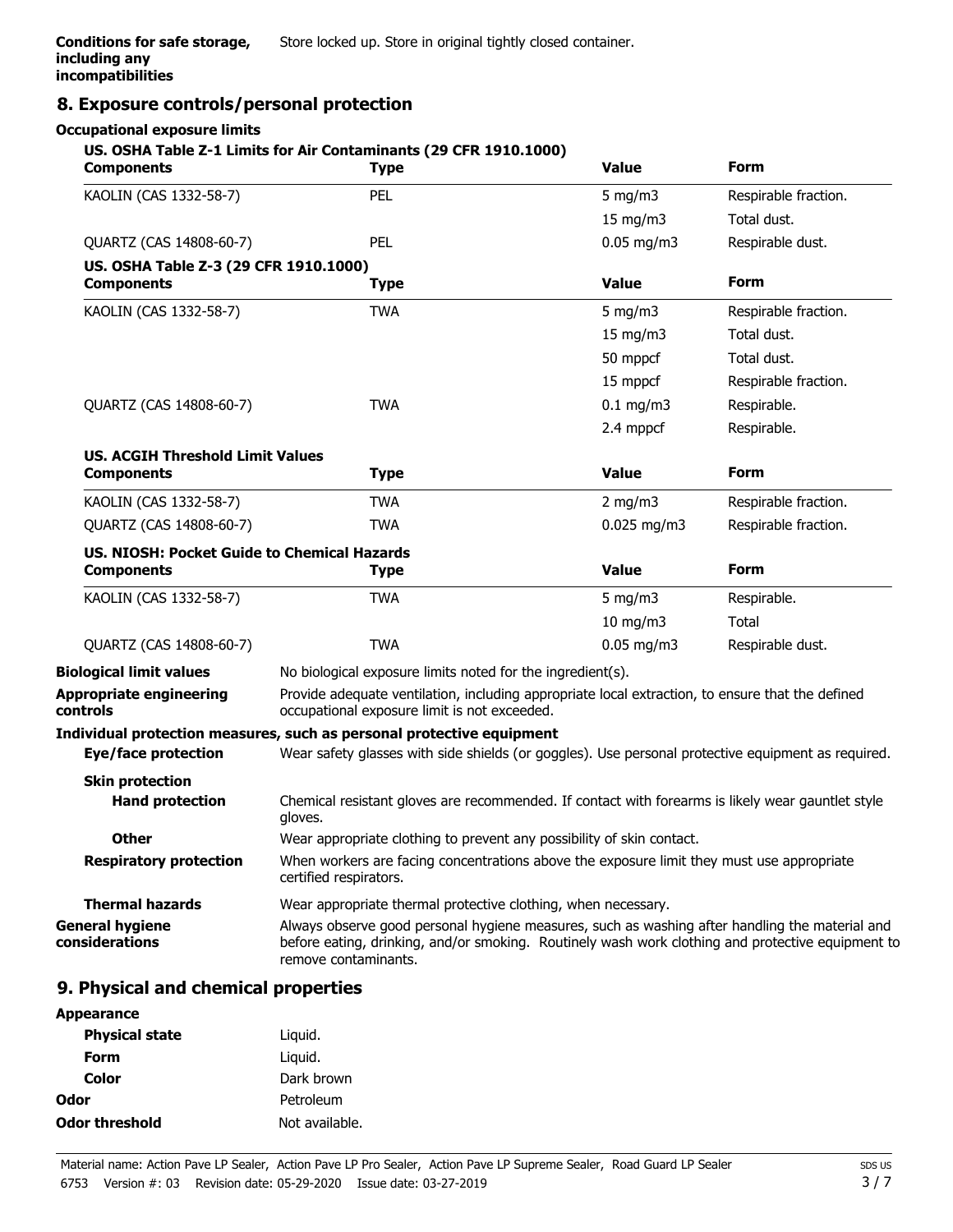| рH                                                | $7 - 9$                                         |
|---------------------------------------------------|-------------------------------------------------|
| <b>Melting point/freezing point</b>               | 32 °F (0 °C)                                    |
| Initial boiling point and<br>boiling range        | 212 °F (100 °C)                                 |
| <b>Flash point</b>                                | $>$ 212.0 °F ( $>$ 100.0 °C) Cleveland Open Cup |
| <b>Evaporation rate</b>                           | Not available.                                  |
| Flammability (solid, gas)                         | Not available.                                  |
| Upper/lower flammability or explosive limits      |                                                 |
| <b>Explosive limit - lower</b><br>(%)             | Not available.                                  |
| <b>Explosive limit - upper</b><br>(%)             | Not available.                                  |
| Vapor pressure                                    | Not available.                                  |
| <b>Vapor density</b>                              | Not available.                                  |
| <b>Relative density</b>                           | $1.2 - 1.8$                                     |
| Solubility(ies)                                   |                                                 |
| <b>Solubility (water)</b>                         | Dilutible with water                            |
| <b>Partition coefficient</b><br>(n-octanol/water) | Not available.                                  |
| <b>Auto-ignition temperature</b>                  | 400 °F (204.44 °C) estimated                    |
| <b>Decomposition temperature</b>                  | Not available.                                  |
| <b>Viscosity</b>                                  | 1000 - 5000 cP                                  |
| 10. Stability and reactivity                      |                                                 |

#### **10. Stability and reactivity**

| <b>Reactivity</b>                            | The product is stable and non-reactive under normal conditions of use, storage and transport |
|----------------------------------------------|----------------------------------------------------------------------------------------------|
| <b>Chemical stability</b>                    | Material is stable under normal conditions.                                                  |
| <b>Possibility of hazardous</b><br>reactions | No dangerous reaction known under conditions of normal use.                                  |
| <b>Conditions to avoid</b>                   | Avoid temperatures exceeding the flash point. Contact with incompatible materials.           |
| <b>Incompatible materials</b>                | Strong oxidizing agents.                                                                     |
| <b>Hazardous decomposition</b><br>products   | No hazardous decomposition products are known.                                               |

# **11. Toxicological information**

## **Information on likely routes of exposure**

| <b>Inhalation</b>                                                                  | Prolonged inhalation may be harmful. Vapors have a narcotic effect and may cause headache,<br>fatique, dizziness and nausea. |
|------------------------------------------------------------------------------------|------------------------------------------------------------------------------------------------------------------------------|
| <b>Skin contact</b>                                                                | Irritating to skin. May cause an allergic skin reaction.                                                                     |
| Eye contact                                                                        | Direct contact with eyes may cause temporary irritation.                                                                     |
| <b>Ingestion</b>                                                                   | Expected to be a low ingestion hazard.                                                                                       |
| Symptoms related to the<br>physical, chemical and<br>toxicological characteristics | Direct contact with eyes may cause temporary irritation.                                                                     |

#### **Information on toxicological effects**

| <b>Acute toxicity</b>            | Not expected to be acutely toxic.                      |                     |  |
|----------------------------------|--------------------------------------------------------|---------------------|--|
| <b>Components</b>                | <b>Species</b>                                         | <b>Test Results</b> |  |
| KAOLIN (CAS 1332-58-7)           |                                                        |                     |  |
| <b>Acute</b>                     |                                                        |                     |  |
| <b>Dermal</b>                    |                                                        |                     |  |
| LD50                             | Rat                                                    | $>$ 5000 mg/kg      |  |
| Oral                             |                                                        |                     |  |
| LD50                             | Rat                                                    | $>$ 5000 mg/kg      |  |
| <b>Skin corrosion/irritation</b> | Prolonged skin contact may cause temporary irritation. |                     |  |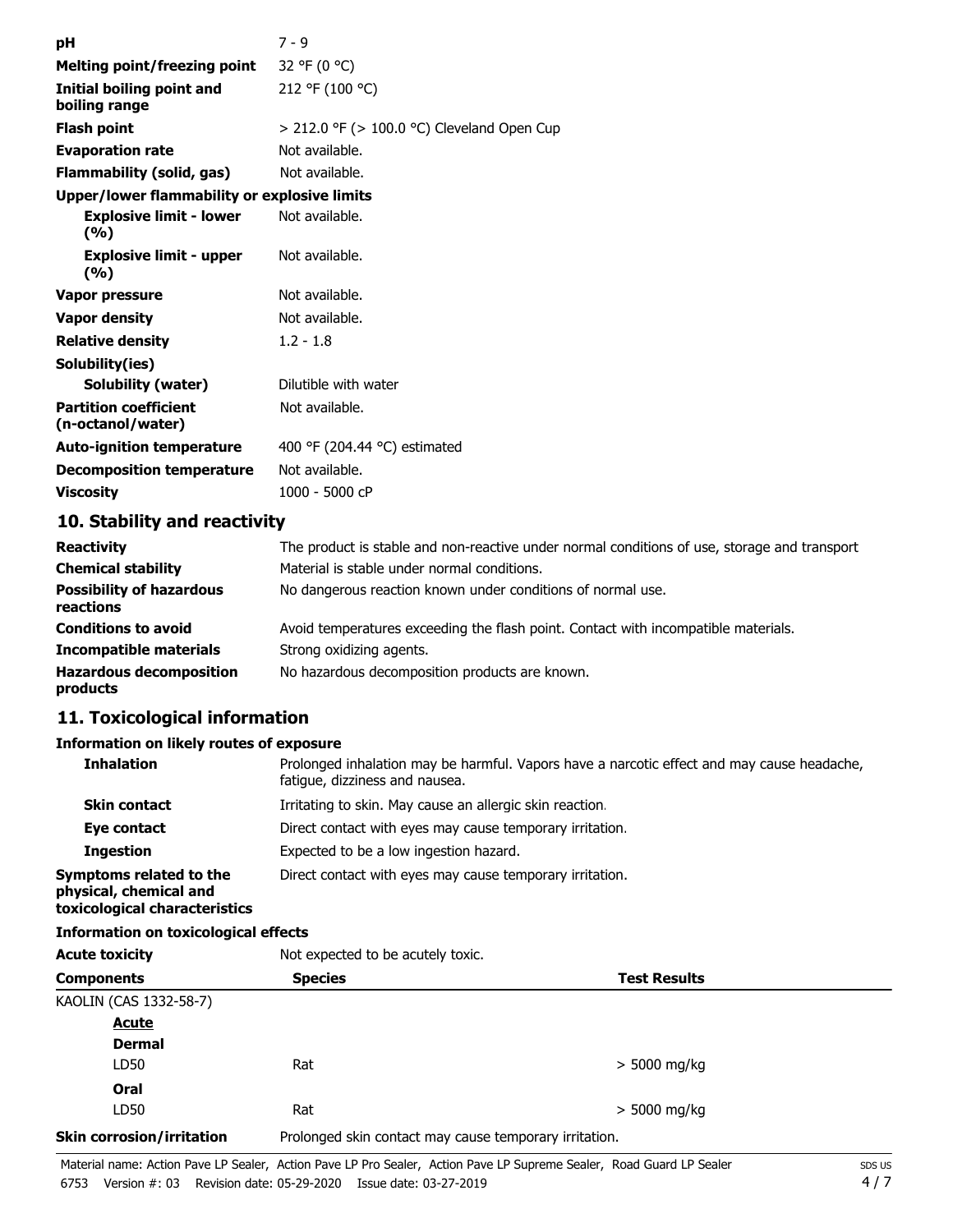| Serious eye damage/eye<br>irritation                          | Not available.                                                                                          |                                                                                                                                                                                            |  |  |
|---------------------------------------------------------------|---------------------------------------------------------------------------------------------------------|--------------------------------------------------------------------------------------------------------------------------------------------------------------------------------------------|--|--|
| <b>Respiratory or skin sensitization</b>                      |                                                                                                         |                                                                                                                                                                                            |  |  |
| <b>Respiratory sensitization</b>                              | Based on available data, the classification criteria are not met.                                       |                                                                                                                                                                                            |  |  |
| <b>Skin sensitization</b>                                     | May cause cancer by skin contact. May cause sensitization by skin contact.                              |                                                                                                                                                                                            |  |  |
| <b>Germ cell mutagenicity</b>                                 | May cause genetic defects.                                                                              |                                                                                                                                                                                            |  |  |
| Carcinogenicity                                               |                                                                                                         |                                                                                                                                                                                            |  |  |
| <b>IARC Monographs. Overall Evaluation of Carcinogenicity</b> |                                                                                                         |                                                                                                                                                                                            |  |  |
| QUARTZ (CAS 14808-60-7)                                       |                                                                                                         | 1 Carcinogenic to humans.                                                                                                                                                                  |  |  |
| RESIDUES (PETROLEUM), STEAM-CRACKED (CAS<br>64742-90-1)       |                                                                                                         | 2B Possibly carcinogenic to humans.                                                                                                                                                        |  |  |
|                                                               | OSHA Specifically Regulated Substances (29 CFR 1910.1001-1052)                                          |                                                                                                                                                                                            |  |  |
| QUARTZ (CAS 14808-60-7)<br>Cancer                             |                                                                                                         |                                                                                                                                                                                            |  |  |
|                                                               | US. National Toxicology Program (NTP) Report on Carcinogens                                             |                                                                                                                                                                                            |  |  |
| QUARTZ (CAS 14808-60-7)                                       |                                                                                                         | Known To Be Human Carcinogen.                                                                                                                                                              |  |  |
| <b>Reproductive toxicity</b>                                  | May damage fertility or the unborn child.                                                               |                                                                                                                                                                                            |  |  |
| <b>Specific target organ toxicity</b><br>- single exposure    | Not available.                                                                                          |                                                                                                                                                                                            |  |  |
| <b>Specific target organ toxicity</b><br>- repeated exposure  | Causes damage to organs through prolonged or repeated exposure.                                         |                                                                                                                                                                                            |  |  |
| <b>Aspiration hazard</b>                                      | Not classified.                                                                                         |                                                                                                                                                                                            |  |  |
| 12. Ecological information                                    |                                                                                                         |                                                                                                                                                                                            |  |  |
| <b>Ecotoxicity</b>                                            | Expected to be harmful to aquatic organisms. May cause long-term adverse effects in the<br>environment. |                                                                                                                                                                                            |  |  |
| <b>Persistence and degradability</b>                          | No data is available on the degradability of this product.                                              |                                                                                                                                                                                            |  |  |
| <b>Bioaccumulative potential</b>                              | No data available.                                                                                      |                                                                                                                                                                                            |  |  |
| <b>Mobility in soil</b>                                       | Not expected to be mobile in soil.                                                                      |                                                                                                                                                                                            |  |  |
| Other adverse effects                                         |                                                                                                         | No other adverse environmental effects (e.g. ozone depletion, photochemical ozone creation<br>potential, endocrine disruption, global warming potential) are expected from this component. |  |  |
| 13. Disposal considerations                                   |                                                                                                         |                                                                                                                                                                                            |  |  |

| <b>Disposal instructions</b>                    | Collect and reclaim or dispose in sealed containers at licensed waste disposal site. Do not allow this<br>material to drain into sewers/water supplies. Do not contaminate ponds, waterways or ditches with<br>chemical or used container. Dispose of contents/container in accordance with<br>local/regional/national/international regulations. |
|-------------------------------------------------|---------------------------------------------------------------------------------------------------------------------------------------------------------------------------------------------------------------------------------------------------------------------------------------------------------------------------------------------------|
| Local disposal regulations                      | Dispose in accordance with all applicable regulations.                                                                                                                                                                                                                                                                                            |
| Hazardous waste code                            | The waste code should be assigned in discussion between the user, the producer and the waste<br>disposal company.                                                                                                                                                                                                                                 |
| <b>Waste from residues /</b><br>unused products | Dispose of in accordance with local regulations. Empty containers or liners may retain some product<br>residues. This material and its container must be disposed of in a safe manner (see: Disposal<br>instructions).                                                                                                                            |
| Contaminated packaging                          | Empty containers should be taken to an approved waste handling site for recycling or disposal.<br>Since emptied containers may retain product residue, follow label warnings even after container is<br>emptied.                                                                                                                                  |

# **14. Transport information**

#### **DOT**

Not regulated as dangerous goods.

#### **IATA**

Not regulated as dangerous goods.

#### **IMDG**

Not regulated as dangerous goods.

**Transport in bulk according to** Not applicable. **Annex II of MARPOL 73/78 and the IBC Code**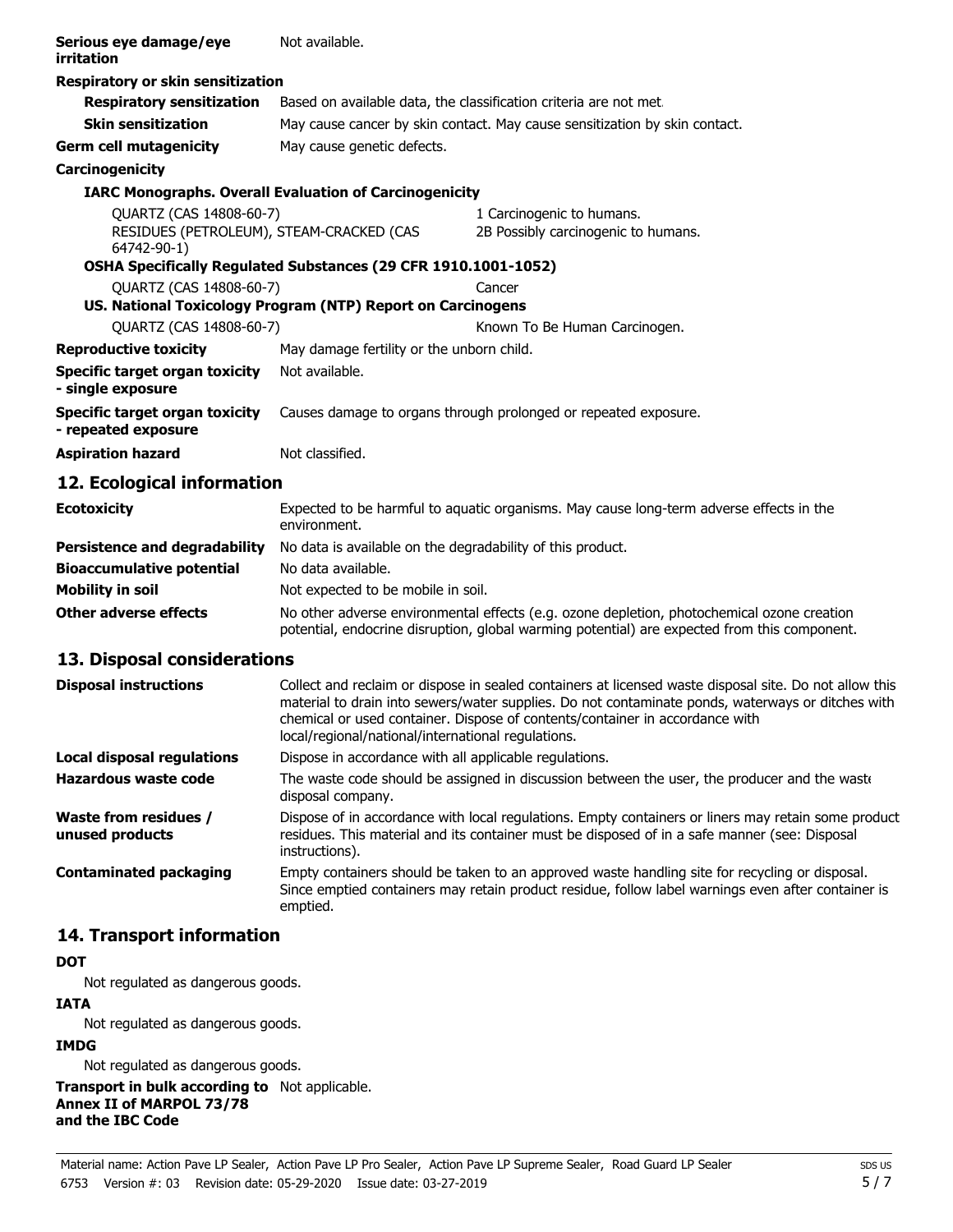## **15. Regulatory information**

| 13. Regulatory milomiation                                         |                                                                                                                                                                             |                                                                                                                |     |
|--------------------------------------------------------------------|-----------------------------------------------------------------------------------------------------------------------------------------------------------------------------|----------------------------------------------------------------------------------------------------------------|-----|
| <b>US federal regulations</b>                                      | This product is a "Hazardous Chemical" as defined by the OSHA Hazard Communication Standard<br>29 CFR 1910.1200.<br>All components are on the U.S. EPA TSCA Inventory List. |                                                                                                                |     |
|                                                                    | TSCA Section 12(b) Export Notification (40 CFR 707, Subpt. D)                                                                                                               |                                                                                                                |     |
| Not regulated.                                                     |                                                                                                                                                                             |                                                                                                                |     |
| <b>CERCLA Hazardous Substance List (40 CFR 302.4)</b>              |                                                                                                                                                                             |                                                                                                                |     |
| Not listed.<br><b>SARA 304 Emergency release notification</b>      |                                                                                                                                                                             |                                                                                                                |     |
| Not regulated.                                                     |                                                                                                                                                                             |                                                                                                                |     |
|                                                                    | OSHA Specifically Regulated Substances (29 CFR 1910.1001-1052)                                                                                                              |                                                                                                                |     |
| QUARTZ (CAS 14808-60-7)                                            |                                                                                                                                                                             | Cancer                                                                                                         |     |
|                                                                    |                                                                                                                                                                             | lung effects<br>immune system effects                                                                          |     |
|                                                                    |                                                                                                                                                                             | kidney effects                                                                                                 |     |
| <b>Superfund Amendments and Reauthorization Act of 1986 (SARA)</b> |                                                                                                                                                                             |                                                                                                                |     |
| <b>SARA 302 Extremely hazardous substance</b><br>Not listed.       |                                                                                                                                                                             |                                                                                                                |     |
|                                                                    | Yes                                                                                                                                                                         |                                                                                                                |     |
| <b>SARA 311/312</b><br><b>Hazardous chemical</b>                   |                                                                                                                                                                             |                                                                                                                |     |
| <b>Classified hazard</b>                                           | Skin corrosion or irritation                                                                                                                                                |                                                                                                                |     |
| categories                                                         | Respiratory or skin sensitization                                                                                                                                           |                                                                                                                |     |
|                                                                    | Germ cell mutagenicity                                                                                                                                                      |                                                                                                                |     |
|                                                                    | Carcinogenicity<br>Reproductive toxicity                                                                                                                                    |                                                                                                                |     |
| <b>SARA 313 (TRI reporting)</b>                                    |                                                                                                                                                                             |                                                                                                                |     |
| Not regulated.                                                     |                                                                                                                                                                             |                                                                                                                |     |
| <b>Other federal regulations</b>                                   |                                                                                                                                                                             |                                                                                                                |     |
|                                                                    | Clean Air Act (CAA) Section 112 Hazardous Air Pollutants (HAPs) List                                                                                                        |                                                                                                                |     |
| Not regulated.                                                     |                                                                                                                                                                             |                                                                                                                |     |
|                                                                    |                                                                                                                                                                             | Clean Air Act (CAA) Section 112(r) Accidental Release Prevention (40 CFR 68.130)                               |     |
| Not regulated.                                                     |                                                                                                                                                                             |                                                                                                                |     |
| <b>Safe Drinking Water Act</b><br>(SDWA)                           | Not regulated.                                                                                                                                                              |                                                                                                                |     |
| <b>US state regulations</b>                                        |                                                                                                                                                                             |                                                                                                                |     |
| <b>California Proposition 65</b>                                   |                                                                                                                                                                             |                                                                                                                |     |
|                                                                    | birth defects or other reproductive harm.                                                                                                                                   | <b>WARNING:</b> WARNING: This product contains a chemical known to the State of California to cause cancer and |     |
|                                                                    | California Proposition 65 - CRT: Listed date/Carcinogenic substance                                                                                                         |                                                                                                                |     |
| 61791-31-9)                                                        | N,N-BIS(2-HYDROXYETHYL)COCOAMIDES (CAS                                                                                                                                      | Listed: June 22, 2012                                                                                          |     |
| QUARTZ (CAS 14808-60-7)                                            |                                                                                                                                                                             | Listed: October 1, 1988                                                                                        |     |
| 64742-90-1)                                                        | RESIDUES (PETROLEUM), STEAM-CRACKED (CAS                                                                                                                                    | Listed: October 1, 1990                                                                                        |     |
| 69502.3, subd. (a))                                                |                                                                                                                                                                             | US. California. Candidate Chemicals List. Safer Consumer Products Regulations (Cal. Code Regs, tit. 22,        |     |
| QUARTZ (CAS 14808-60-7)                                            | RESIDUES (PETROLEUM), STEAM-CRACKED (CAS 64742-90-1)                                                                                                                        |                                                                                                                |     |
| <b>International Inventories</b>                                   |                                                                                                                                                                             |                                                                                                                |     |
| Country(s) or region                                               | <b>Inventory name</b>                                                                                                                                                       | On inventory (yes/no)*                                                                                         |     |
| Australia                                                          | Australian Inventory of Chemical Substances (AICS)                                                                                                                          |                                                                                                                | Yes |
| Canada                                                             | Domestic Substances List (DSL)                                                                                                                                              |                                                                                                                | Yes |
| Canada                                                             | Non-Domestic Substances List (NDSL)                                                                                                                                         |                                                                                                                | No  |
| China                                                              |                                                                                                                                                                             | Inventory of Existing Chemical Substances in China (IECSC)                                                     | Yes |
|                                                                    |                                                                                                                                                                             |                                                                                                                |     |